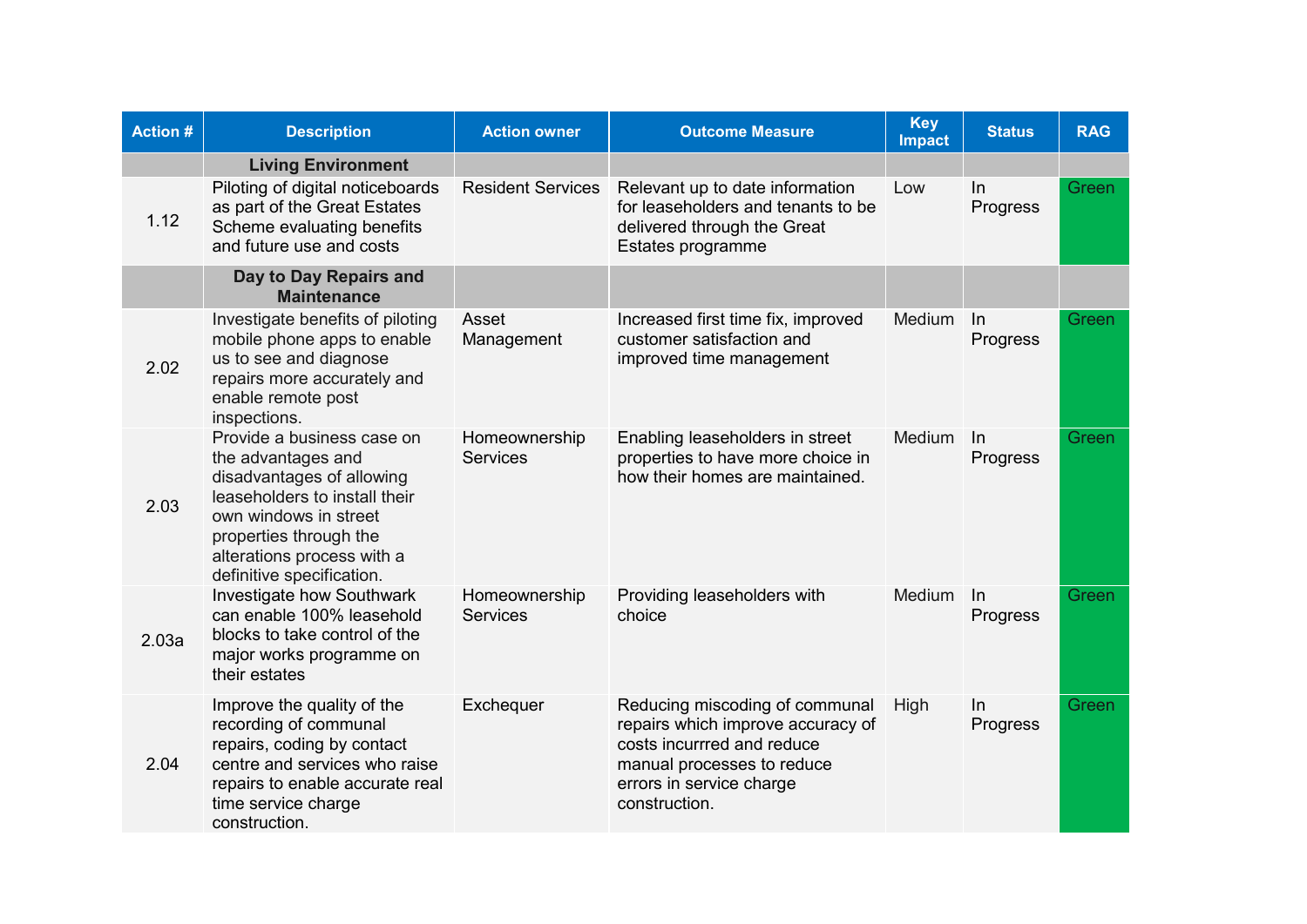| 2.07  | Investigate feasibility of a<br>specific contract as a test<br>case/pilot for street properties<br>changing how we package<br>contracts to ensure we get<br>more accurate estimates and<br>value for money                                                                                                                                                                                             | Asset<br>Management              | Benefit is more accurate surveys<br>as currently we package up<br>contracts for street properties<br>across areas using provisional<br>surveys that can be unreliable.            | High   | In<br>Progress | <b>Amber</b> |
|-------|--------------------------------------------------------------------------------------------------------------------------------------------------------------------------------------------------------------------------------------------------------------------------------------------------------------------------------------------------------------------------------------------------------|----------------------------------|-----------------------------------------------------------------------------------------------------------------------------------------------------------------------------------|--------|----------------|--------------|
| 2.08  | Develop a new policy to allow<br>I/holders in blocks where all<br>properties have been sold to<br>take on responsibility for all<br>external and communal<br>repairs to the structure and<br>fabric of the building. To<br>include the ability to allow<br>leaseholders in converted<br>street properties to take on<br>responsibility for the repair,<br>maintenance and renewal of<br>their windows. | Homeownership<br><b>Services</b> | New policy put in place following<br>on from work done for project<br>2.02 and 2.02a                                                                                              | Medium | In<br>Progress | Green        |
|       | <b>Major Works</b>                                                                                                                                                                                                                                                                                                                                                                                     |                                  |                                                                                                                                                                                   |        |                |              |
| 3.01a | <b>Review Asset Managements</b><br>end to end process managing<br>major works contracts                                                                                                                                                                                                                                                                                                                | Asset<br>Management              | To demonstrate effective<br>performance management and<br>transparency                                                                                                            | High   | In<br>Progress | Green        |
| 3.01b | Review and improve how we<br>manage major works projects<br>guarantees and warranties to<br>avoid invalidating them by<br>raising repairs orders or not<br>undertaking routine<br>maintenance                                                                                                                                                                                                          | Asset<br>Management              | This project will lead to improving<br>our asset management<br>information and also avoid<br>increased costs to leaseholders<br>through works that should not be<br>recharged for | High   | In<br>Progress | Green        |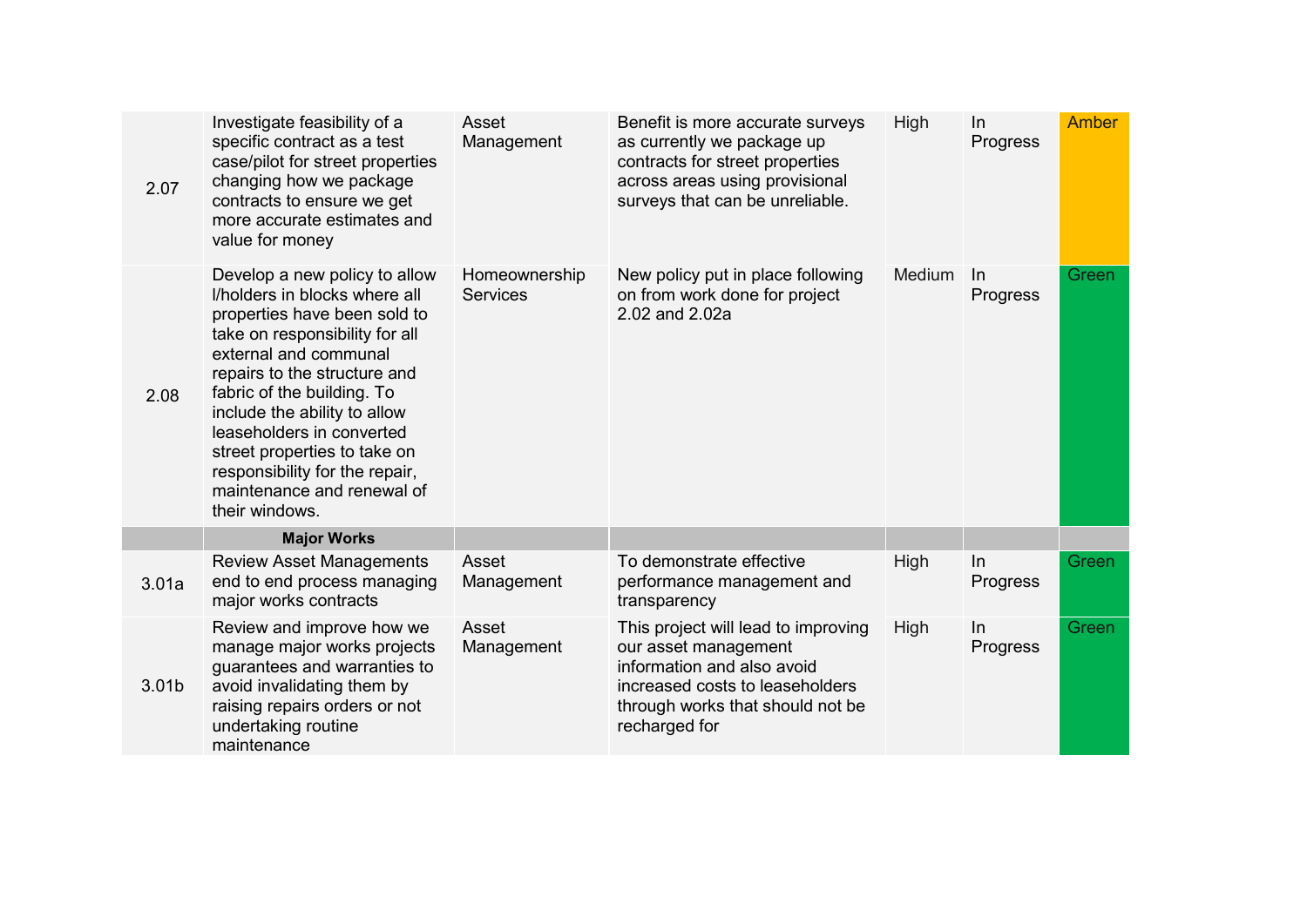| 3.01c | A commitment to be<br>developed that where works<br>are covered by defects (patent<br>or latent) or warranty, charges<br>in the event of further works<br>being required are not passed<br>on to homeowners                                        | Asset<br>Management              | Costs for remediation will be the<br>responsibility of the Contractor<br>and will not be passed on to<br>homeowners.                             | High        | In<br>Progress | Green |
|-------|----------------------------------------------------------------------------------------------------------------------------------------------------------------------------------------------------------------------------------------------------|----------------------------------|--------------------------------------------------------------------------------------------------------------------------------------------------|-------------|----------------|-------|
| 3.05  | Assess feasibility of a single,<br>rolling 5 year capital<br>programme (preferably within<br>a 30 year asset management<br>programme), identifying all<br>proposed major works to each<br>block/estate, including<br>engineering works.            | Asset<br>Management              | This could if feasible reduce costs<br>to homeowners                                                                                             | Medium      | ln<br>Progress | Green |
| 3.06  | Provide quarterly information<br>showing the variance between<br>initial and final major works<br>invoices.                                                                                                                                        | Asset<br>Management              | The benefits of providing this<br>information is to ensure we can<br>monitor and reduce the<br>differentials that will improve<br>accountability | <b>High</b> | In<br>Progress | Green |
|       | <b>Service Charge Billing and</b><br><b>Collections</b>                                                                                                                                                                                            |                                  |                                                                                                                                                  |             |                |       |
| 5.03  | Provide more information on<br>service charges on the<br>council's website. This would<br>include investigating the<br>feasibility of more real-time<br>billing information and making<br>clearer what it required under<br>the terms of the lease | Homeownership<br><b>Services</b> | This is a long term project that<br>relies on accurate info on<br>Northgate                                                                      | High        | In<br>Progress | Green |